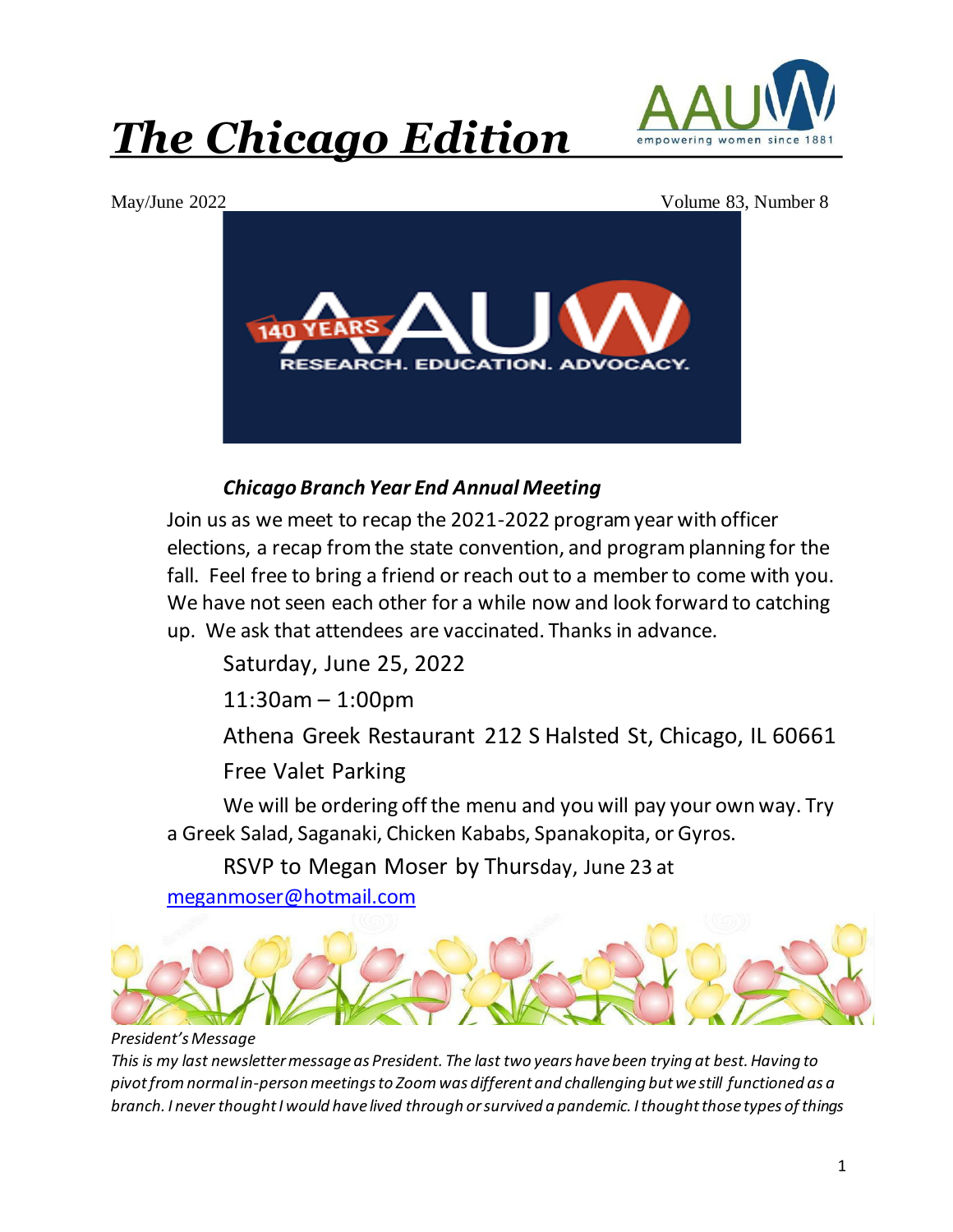*happened in different eras or places. Things have forever been changed. It's hard to imagine what all of our lives were two years ago. But one thing remained, the AAUW mission of equity. The fight for women's place at any and all tables is becoming an uphill battle as once trusted decisions could be overturned and set back decades. I encourage all members, friends of members, spouses/significant others, and family to either renew or begin membership with AAUW or any women's rights organization so this fight can be resolved once and for all in our favor for equity.* 

*I thank all of the Board members for their encouragement and support over the last two years. I will continue on as a board member in Membership so I'm not leaving AAUW but I will be in a different capacity.* 

### *As always, stay safe and well. - Megan Moser*

## Branch Members -

We wanted to share with you information regarding our slate of officers. We have had a hard time filling the officer positions for the past term and upcoming term especially the president and program positions. The Board of Directors has been researching alternative leadership options. Board members have also spoken to other branch leaders around the country. The option we would like to use moving forward is a Steering Committee. This leadership model involves a committed group of people who meet on a regular basis, with individual members taking responsibility for specific roles. We currently have people to fill the roles of secretary, treasurer, membership, communications and public policy. We will continue to plan programs as a group and make any big decisions as a group. Please let us know if you have any questions or if you would like to join the Steering Committee. At this time, we are asking Committee members to make a one-year commitment beginning July 1, 2022.

# *Thank you*

Thank you to Public Policy Chair Paula Purdue for presenting at our April program held at the Menlo branch library. We had a great recap of the passing of the ERA in Illinois with information on the key state senators and representatives who made this happen in Illinois. Also, we discussed the status of the ERA today and what needs to be done to ratify the amendment.

# *The Rally for Abortion Justice – May 14, 2022*

*AAUW was part of a coalition rally held in Chicago's Union Park on May 14 to protest the*  leaked draft from the Supreme Court revealed the court's intention to completely overturn Roe v. *Wade, leaving millions of people across our country without legal access to essential health care. We are furious that the Supreme Court plans to ignore half a century of settled law and we know you are, too. Right now, abortion is still legal under Roe — and we'll keep fighting to keep it that way. Branch Officer Ruth Holst attended the rally as well as Riverside branch officer Diane Balin, who was on stage representing AAUW during the event.*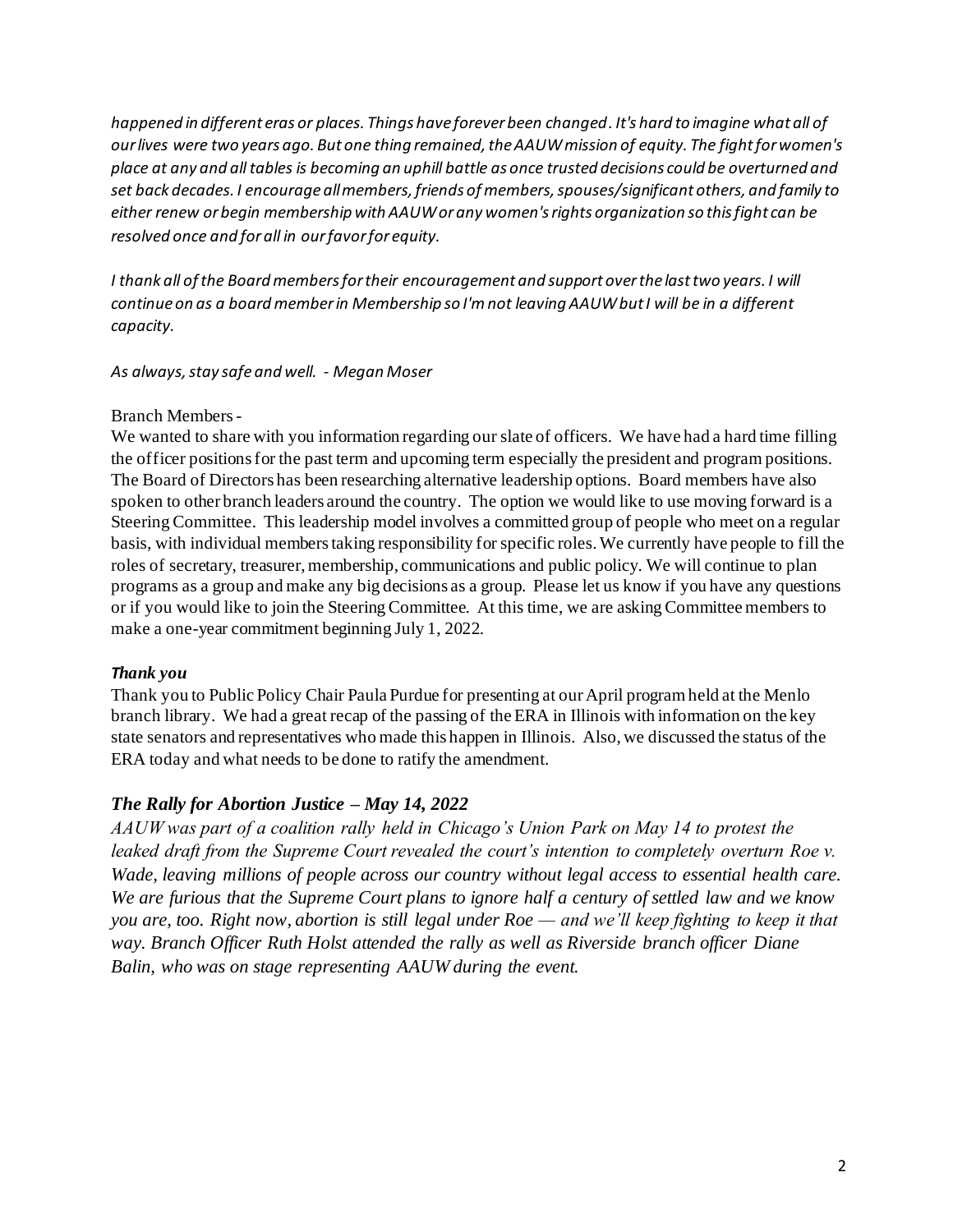

*The Rally for Abortion Justice Coalition: ACLU of Illinois, American Association of University Women, Brave Space Alliance, Chicago Abortion Fund, Chicago DSA, Chicago for Abortion Rights, Chicago NOW, Chicago Women Take Action, CTU Women's Rights Committee, Democratic Women of McDonough County, DuPage County NOW, Equality Illinois, Gay Liberation Network, Illinois Democratic Women, Illinois Juneteenth Committee, Illinois NOW, Illinois SEIU State Council, Illinois Single Payer Coalition, Indivisible Chicago, Indivisible Illinois, Indivisible Illinois - Social Justice Alliance, Indivisible Oak Park Area, Macomb Pride, McHenry County NOW, Men4Choice, Midwest Access Project, National Council of Jewish Women-Chicago North Shore, National Council of Jewish Women-South Cook, North/Northwest Suburban Chicago NOW, Personal PAC, Planned Parenthood Illinois Action, Planned Parenthood of Illinois, Racial Justice Coalition of West Central IL, Reproductive Health Access Project, Reproductive Transparency Now!, She Votes Illinois, Whole Woman's Health Alliance, Women's Bar Association of Illinois, Women's March Chicago*

# *2022-2023 Membership Renewals – NOW OPEN*

Branch membership renewals started May 1st. There has been an increase in the national dues to \$67- per a cost-of-living increase. The dues for 2022-23 will be \$99- for national, state and branch dues and you are able to renew online via the Community Hub portal or mail a check to Ruth Holst, branch treasurer. The form is online https://chicago-

il.aauw.net/files/2022/05/AAUW-2022-membership-renewal.pdf

# *AAUW National – NEW Website – Community Hub*

The new AAUW Community Hub is every member's personal portal into AAUW. It allows people to self-manage their membership, donations, contact details and personal preferences. President/administrators, membership VPs and finance officers all have the same rights in Community Hub, giving volunteers the flexibility to share in dues and donation processing, updating contact information for members, updating officers, and requesting AAUW to file with the IRS.

Access these features through your personal snapshot, under MY AFFILIATIONS > click the blue button next to the affiliate name > then select MANAGE ROSTER.

### *Please log in and create a new password and access your account.*

*Don't Miss AAUW Emails*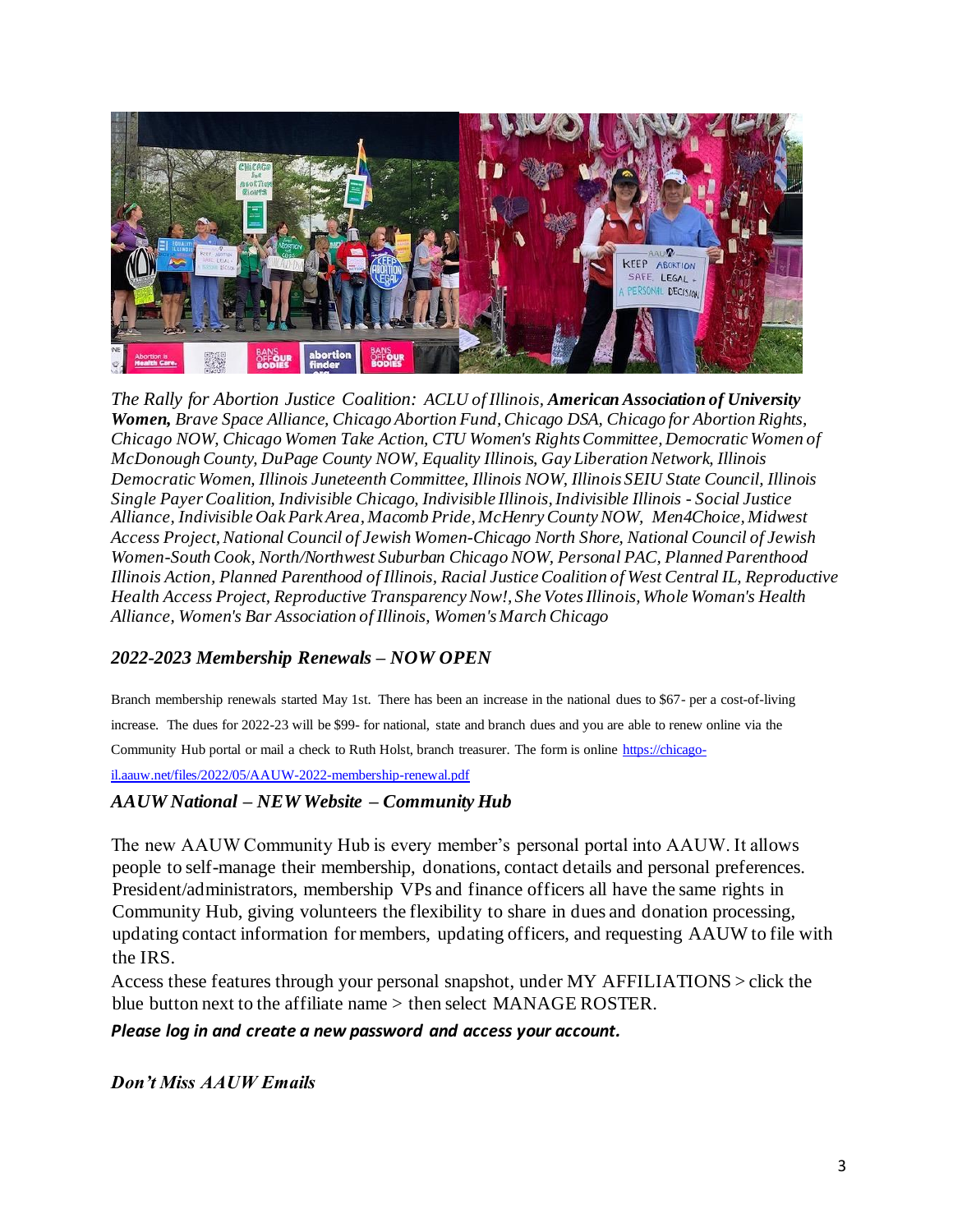Help us help other volunteers who report not receiving AAUW emails by directing them to visit https://aauw.us/emailoptions to update their preferences and get back on the AAUW email list.

# **2022-2023 Branch Program Planning Meetings**

Please join us at the home of Helen Elkiss on Wednesday, June 29 at 6:30pm for a program planning meeting. 1081 S. Park Terrace Chicago IL 60605 (312) 316-6229 cell phone. Light snacks will be served. Please bring ideas for topics, speakers, and meeting locations. RSVP to Helen by phone, text or email. Plenty of guest parking. Please RSVP to Helen Elkiss if you are able to attend. helkiss@comcast.net

Our second program planning meeting will be over zoom on Wed. July 20 at 7:00pm. When: Jul 20, 2022 07:00 PM Central Time (US and Canada)

Register in advance for this meeting:

https://us02web.zoom.us/meeting/register/tZMof-CgqT4iEtDBBo8GA9Ox1FeSb8AFGskv After registering, you will receive a confirmation email containing information about joining the meeting.

# **97TH STATE CONVENTION: TOGETHER AGAIN WITH A POWERFUL AGENDA!**

More than one hundred people registered for the 97th Annual State Convention of AAUW-IL on May 6 & 7, 2022 at the DoubleTree Hotel in Lisle, IL. The Chicago Inc branch had eight members attend, AJ Conroy, Ruth Holst, Jeane Lindeke, Megan Moser, Jenni Purdue, Paula Purdue, Ruth Sweester, and Lori Switzer were in attendance.

Friday evening began with happy hour, but the main event was a virtual update from AAUW CEO Gloria Blackwell. Gloria provided updates on many programs but here are a few highlights. AAUW has scheduled an event on June 23rd to celebrate the 50th anniversary of Title IX, the federal law that requires schools to devote equal resources for girls and young women. She also described **STEMEd** for Girls, a new program, returning this summer, for girls in middle and high school, with a particular focus on girls of color. She also talked about **Money Smart**, a new series of three workshops on financial literacy. **Start Smart** continues with increased emphasis on Historically Black Colleges and Universities and other minority-serving institutions. The 2022 **NCCWSL** (National Conference for College Women Student Leaders) will be a virtual conference on May 24-26 and will feature keynote speaker Nikole Hannah-Jones, Pulitzer-Prize-winning creator of "The 1619 Project" and a staff writer at New York Times Magazine.

The program organizers also presented a heart-warming documentary entitled "*Queen of Basketball*" about Lusia Harris, one of America's greatest living women's basketball great players. The documentary is available for viewing on You-Tube.

Saturday's agenda began with keynote speaker Julie Strauss who provided an excellent overview of how social media is transforming our democracy. This was followed by a Diversity and Inclusion Panel that included Drs. Harriet Hope Lewis, Rebecca Gordan, Geneace Williams and Donna Kiel each talking about a different aspect of the topic.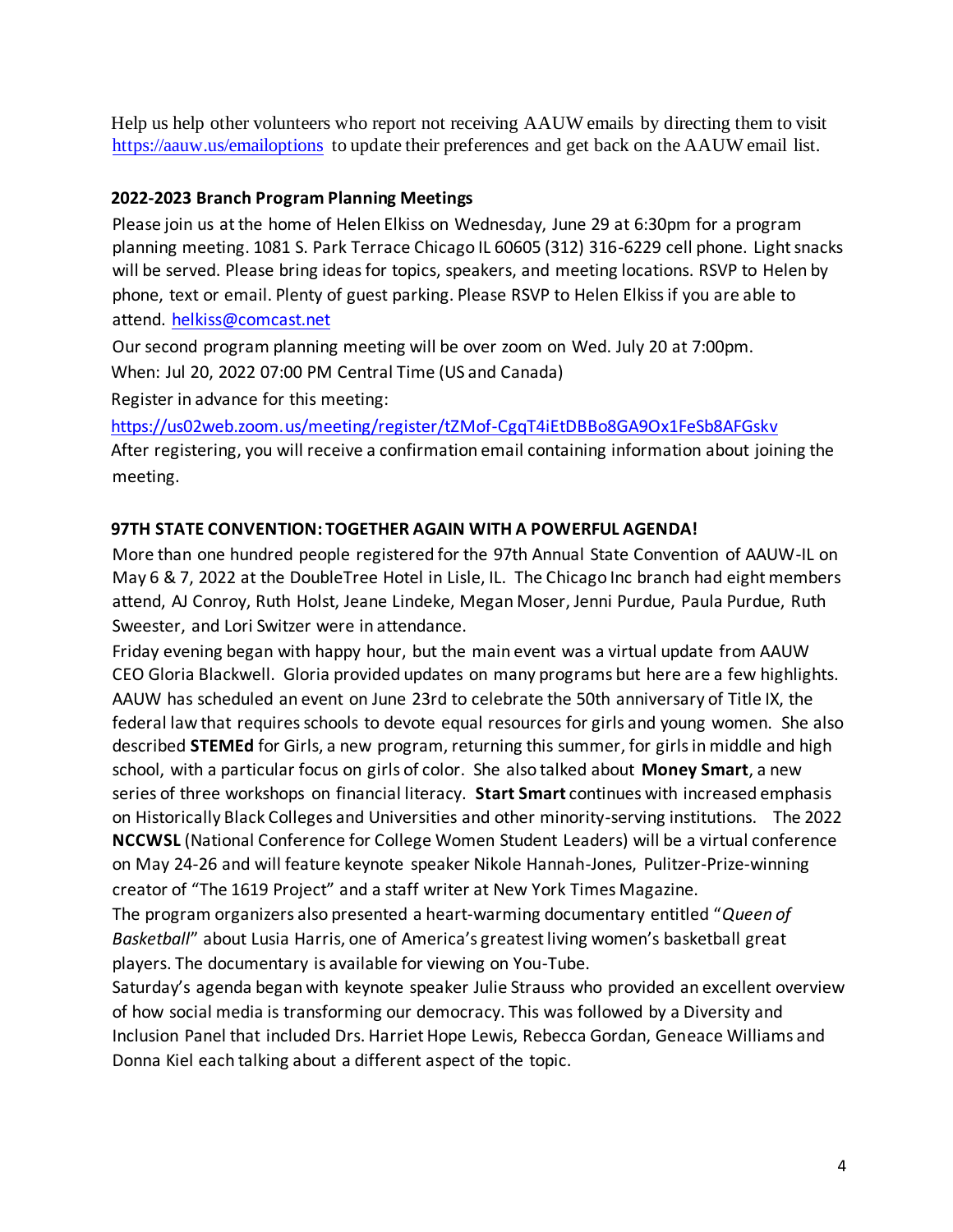The business meeting was held in conjunction with lunch, at which Chicago Branch members were key participants. Jenni Purdue talked about the state legislative agenda and A.J. Conroy provided an ERA update. To follow-up on the convention, AJ Conroy provided some links for members: 1. a video of my presentation is available here: www.eraillinois.org/update.html 2. The AAUW two-minute activist for the ERA - www.aauw.org/act/two-minute-activist/era/ Ruth Holst was installed as Finance Director-Elect for AAUW-IL. Deanie Brown, of the Springfield Branch, received the 2022 Agent of Change Award for her work promoting diversity and inclusion.

The afternoon program brought us a panel on branch development that featured members from the Elgin and Naperville branches. This was followed by an overview of the challenges to intellectual freedom being faced by school boards and libraries around the country. Joyce McIntosh stepped in at the last minute to do this presentation on behalf of the American Library Association.

The meeting ended around 4:30 as we watched our beloved President, Megan Moser, win not one, but TWO raffle items during the closing activities.

# **AAUW Public Affairs News, Paula Purdue, Public Policy Chair**

I am sure that all of you have heard about the leaked draft reversing Roe v Wade. Ruth Holst attended the Pro-Choice Rally on Sat. May 14. She and Diane Balin took some great pictures. We have a very troubling future ahead and anxiously await the final opinion of the Supreme Court.

For lots of reasons, including the maintenance of the United States democracy, the upcoming election is so important. As we learn more, I will be happy to keep you informed. It seems like we have worked so hard to maintain the rights of women but the hard work never ends.

### *Daytime Book Club next meeting – Wed. June* **15**

Do you like to read? If so, join us for daytime book club on June 15 via zoom. We will be meeting at 1:00pm. **We will discuss** *Dreamland* **by Sam Quinones**

**July 20 –** *Neverwhere* **by Neil Gaiman**

**Aug 17 –** *Vanderbilt: Rise and Fall of an American Dynasty* **by Anderson Cooper & Katherine Howe Sept 21–** *Black Cake* **by Charmaine Wilkerson**

You are invited to a Zoom meeting of the Chicago AAUW Book Group. When: Jun 15, 2022 01:00 PM Central Time (US and Canada) Register in advance for this meeting: https://us02web.zoom.us/meeting/register/tZYode-tpjwtE9bC0lv5ia0Trd5ns8mQdWnX

After registering, you will receive a confirmation email containing information about joining the meeting Feel free to attend online even if you don't have time to read and bring some suggestions for future books. If you have any questions or are interested, please contact our book club chair, Lori Switzer chicagoaauw@hotmail.com

# *Membership Awards*

Please celebrate these long time AAUW members on their dedication to AAUW.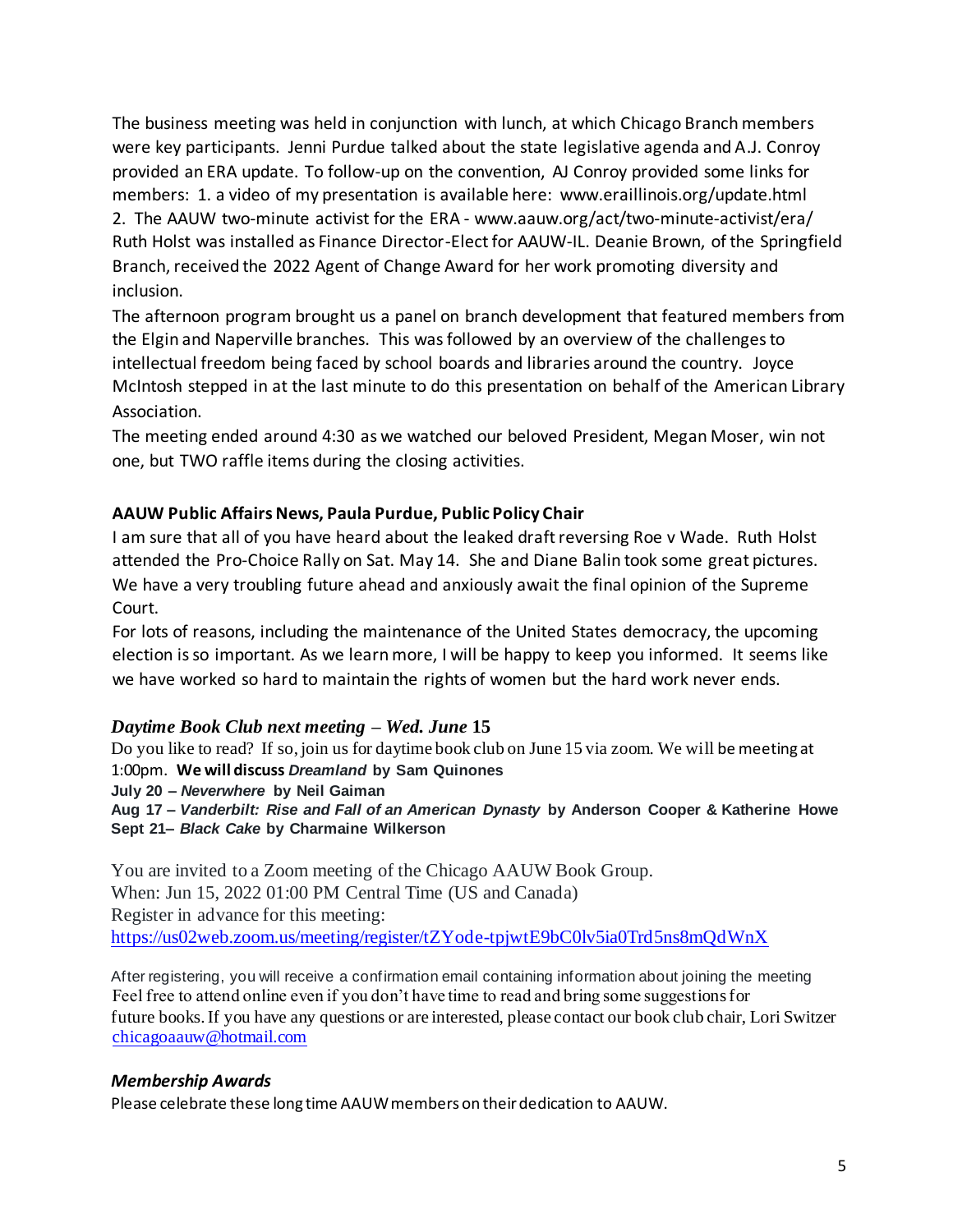**5 Year Member** Candace Crawford

**10 Year Member** Barbara Harris Paula Purdue

**40 Year Member** Donna Zimmerman

**50 Year Member**  Bettye Grand Pre Jeane Lindeke

### *Condolences*

On May 14th friends and family joined together to honor Helen Ramirez Odell who passed away in March. She was a powerful force in the union community for her work in the Chicago Teacher's Union and for all school nurses. She also was a participant in the Coalition of Labor Union Women and was a founding member of Working Women's History Project. She was honored in the State Assembly when State Senator Ram Villivalam read her accomplishments into record. Also, her local alderman read a decree into the city council for her achievements in the city. Union songs were sung, and tears were shed for a dear friend and an amazing person. Helen will be greatly missed. If you wish to donate to one of her favorite charities in honor of her, the charities are American Cancer Society, NAMI (mental health) Ann Kiley Center for developmental disabilities, and the Mother Jones Statue fund.

https://www.legacy.com/us/obituaries/chicagotribune/name/helen-ramirez-odell-obituary?id=33897094

# *Slate of Officers Chicago branch*

See below our nominations for our slate of officers for the upcoming 2022-2024 term. We will be accepting the slate at our June meeting. Administrative – Lori Switzer President – run by Steering Committee VP Finance – Ruth Holst VP Membership – Megan Moser VP Programs – run by program planning committee Secretary – Barbara Harris Directors at Large – Anne Foley and Margaret O'Hara (2022-2024) Donna Zimmerman and Lori Switzer (2021-2023)

# *The Chicago Edition by Lori Switzer*

Is there something you want to see in the newsletter? It is your newsletter. Articles for the September Chicago Edition newsletter are due August 1<sup>st</sup>. Thanks -Lori Switzer 773/230-1063 or ChicagoAAUW@hotmail.com